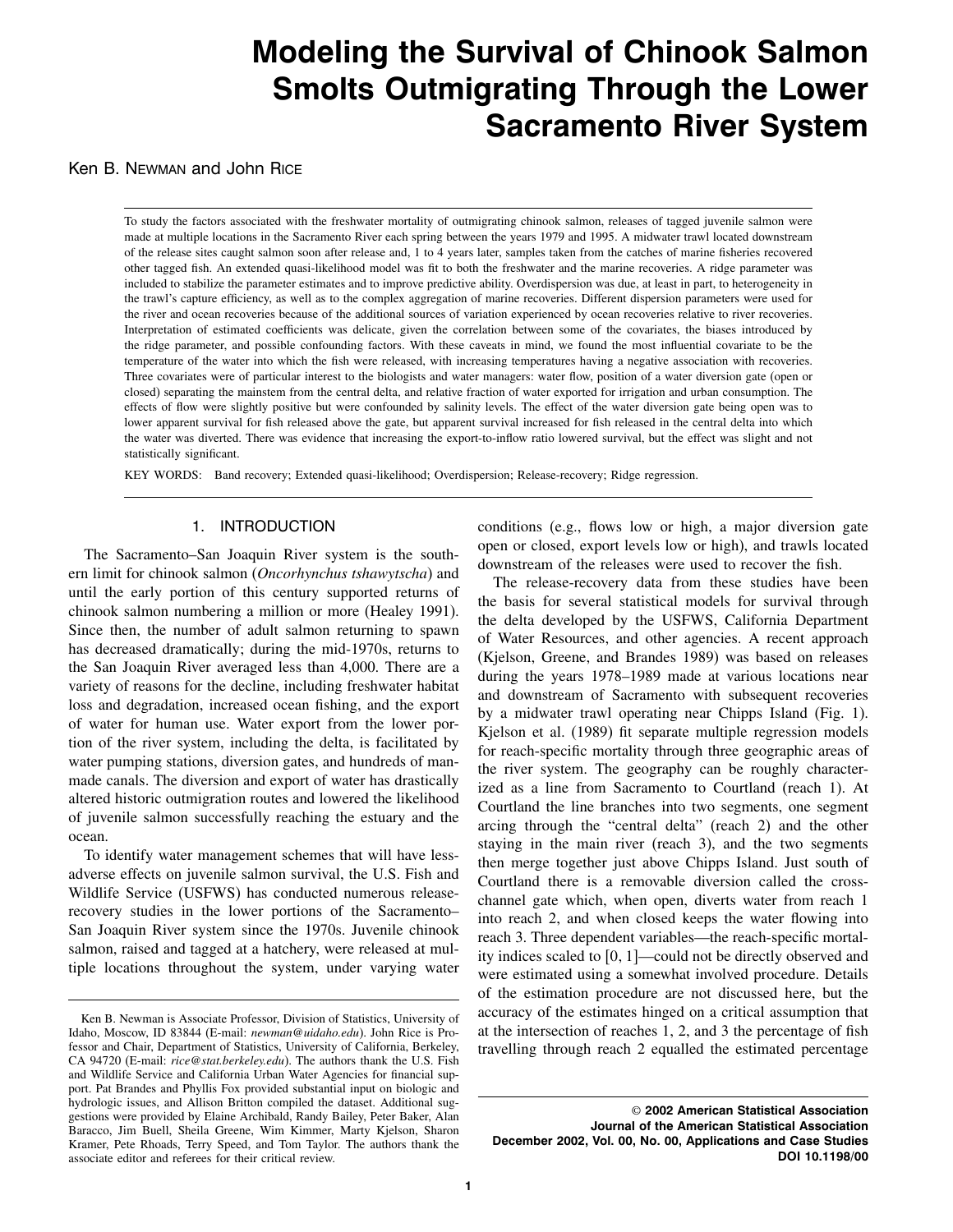## **Coded Wire Tag Release Locations**



Figure 1. Release and Recovery Locations in the Lower Sacramento River System. The Feather River Hatchery is approximately 100 miles northeast of the recovery point at Chipps Island. Releases at Discovery Park and Miller Park are referred to as Sacramento releases. Releases at Sutter and Steamboat Sloughs are referred to as Slough releases. Releases at the three Mokelumne sites and Georgianna Slough are labeled Mokelumne-Georgiana releases.

of water entering that reach (i.e., fish "go with the flow"). The indices estimation procedure also required that paired releases be available for various endpoints of the reaches (with some ad hoc methods to deal with a lack of pairs for reach 1 estimation in particular). Covariates examined for inclusion into the model included measures of river flow, amount of water extracted from the river by pumping stations in the delta, water temperatures, fish size at time of release, and two different tide-related variables. Stepwise multiple regressions were used in each reach. Kjelson et al. (1989) concluded that increases in water temperature, fraction of water diverted from the Sacramento River, and total exports adversely affected juvenile chinook salmon survival.They also recommended that smolts be kept out of the central delta (reach 2), because the greatest mortality (based on the estimated mortality index) was observed there.

The work of Kjelson et al.(1989) was closely scrutinized by numerous interested parties, and their methodology was criticized on a number of grounds.The assumptions and methods for estimating the indices, the application of standard linear regression to dependent variables ranging between 0 and 1, and the selection of covariates were major criticisms.In light of these criticisms, the interested parties chose to bring in statisticians previously unaffiliated with this work (namely, the authors) in an attempt to develop an alternative approach for modeling the release-recovery data.This article describes the resulting model.Although the approach here was quite different from that of Kjelson et al., some of our conclusions were quite similar—for example, the sizeable effect of water temperature.

#### 2. THE DATA

Each spring, wild and hatchery-reared juvenile fall chinook salmon in the Sacramento River system begin their outmigration to the Pacific Ocean. The USFWS experiments mimic the outmigration process by releasing hatchery-reared juvenile chinook salmon during April and May.Each fish is marked externally by removing the adipose fin, and a small binarycoded tag, 1.1 mm in length and .25 mm in diameter (Nielsen 1992), is inserted in its snout.The tag codes are release-group specific. The marked and tagged fish are then trucked from a hatchery to a release location.

Some of these marked and tagged fish are recovered and killed soon after release by the midwater trawl at Chipps Island, usually within 2–3 weeks. The total number recovered by the trawl for a given release is denoted by  $y_r$ . Other marked and tagged fish are recovered as adult fish 1–4 years later in samples taken from the marine catch. Sampling of the marine catch is stratified by time (e.g., weekly or biweekly) and by port of landing, ranging from central California to northern British Columbia. Approximately 20%–25% of the marine catch is sampled, but the sampling fraction varies considerably from week to week and from port to port. The estimated number of total ocean recoveries, denoted by  $\hat{y}_o$ , is the sum over each of the strata of estimated recoveries.This can be approximately written as

$$
\hat{y}_o \approx \sum_a \sum_t \sum_p e_{atp} y_{atp},
$$

where  $y_{\text{atp}}$  is the number of recoveries of marked and tagged fish in stratum *atp*'s sample; *a* denotes age, which ranges from 2 to 5 years;  $t$  denotes time period within a fishing season;  $p$ denotes landing area (usually a port); and  $e_{\alpha np}$  is the inverse of the sampling fraction for a given stratum, also known as the expansion factor, which averages 4–5.An average expansion fraction, denoted by  $e_o$ , is used in the modeling of ocean recoveries:

$$
e_o = \frac{\hat{y}_o}{\sum_a \sum_t \sum_p y_{ap}}.
$$
 (1)

Values of  $e_0$  ranged from 3.1 to 8.0, with a median of 4.4.

We modeled the river recoveries and the total expanded ocean recoveries from 101 groups of marked, hatchery-reared juvenile chinook groups.All of the fish were raised at the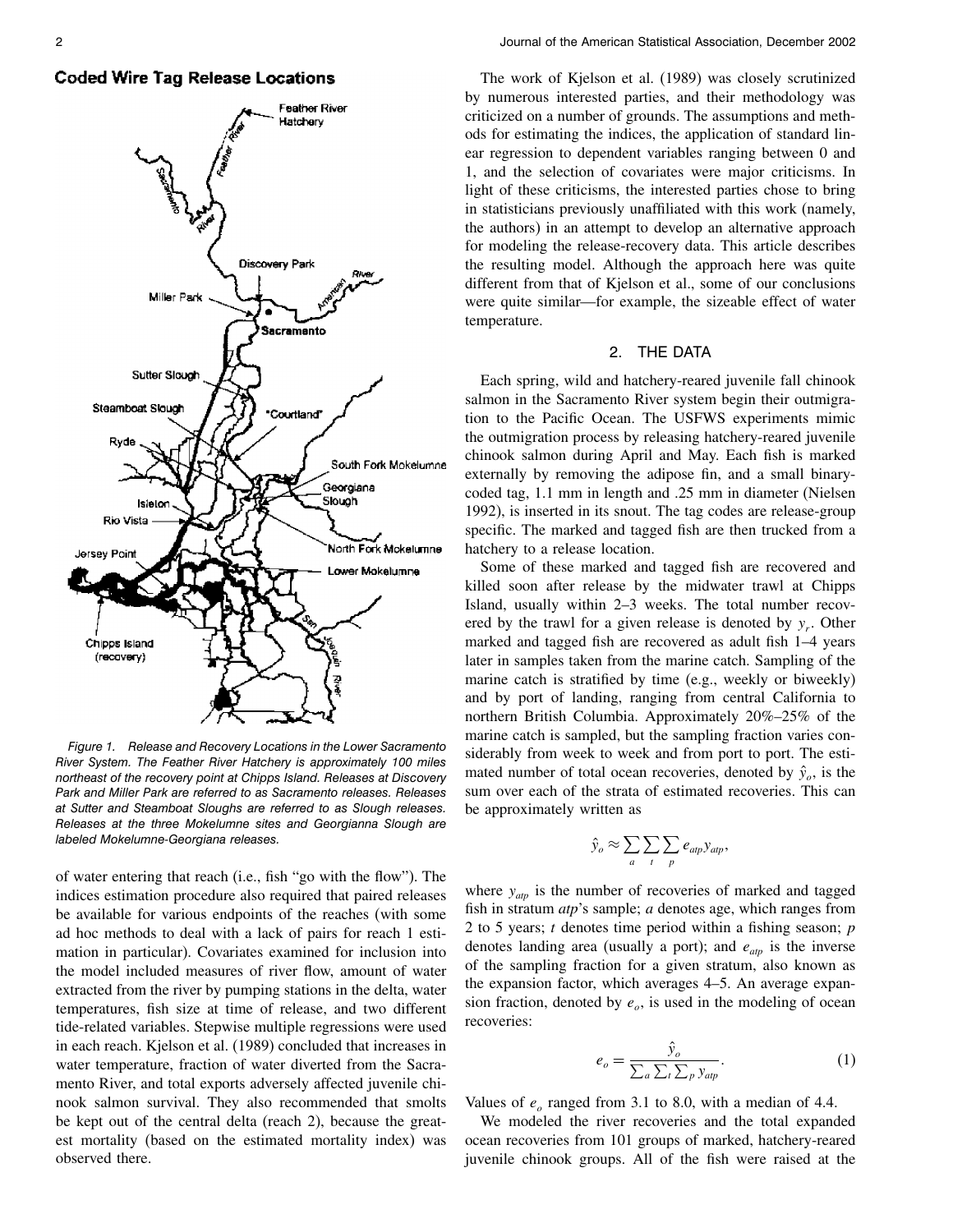Feather River Hatchery. The groups were released into the Sacramento River during the spring months of 1979–1995. The release locations varied both within and between years. The locations were broadly partitioned into seven areas (Feather River Hatchery, Sacramento, Courtland, Sutter and Steamboat Sloughs, Georgianna-Mokelumne, Ryde, and Jersey Point), where the ordering is approximately inversely proportional to the distance to the trawl (Fig.1).The lower portion of the Sacramento River is a maze of sloughs and channels known as the delta.The San Joaquin River passes through the delta and empties into the Sacramento River. There is thus no single route for an outmigrating fish to take to the ocean, and the distance traveled from the point of release to the trawl can vary.With respect to location of release and year of release, the design was badly imbalanced. For example, there was only 1 release in both 1979 and 1982, but 17 releases in 1988.Similarly, there were only 2 releases from Feather River Hatchery (both in 1980), but 24 releases from Ryde.

The number of fish released per group ranged from 11,000 to  $160,000$ , with a median of  $51,000$ . The number of fish recovered by the trawl,  $y_r$ , ranged from 2 to 145, with a median of 32.The estimated number of fish recovered by the marine fishery,  $\hat{y}_o$ , ranged from 10 to 1,979, with a median of 280.The median trawl recovery rate was .00066, and the median estimated ocean fishery recovery rate was about 10 times larger, .0050.

Biologists and hydrologists identified a large set of covariates as possibly influencing the river survival of outmigrating salmon. After extensive discussion and analysis to minimize redundancy, the set was eventually reduced to the following 10 covariates:

- 1.Fish size (average length in mm)
- 2. Log-transformed median flow  $({\rm ft}^{3}/{\rm sec})$  during the outmigration period
- 3. Salinity of water as measured by resistance  $(\mu mho/cm)$
- 4. River temperature at time of release  $(°F)$
- 5.Temperature of the hatchery water on the day of release ( F)
- 6.Temperature shock, the difference between the temperature of water in the truck carrying the fish from the hatchery to the release location and the river temperature
- 7.A tide-related variable that measured the magnitude of the change in low-low and high-low tides and whether the delta was filling or draining
- 8.Turbidity of water (formazine turbidity units)
- 9.Position of the cross-channel gate located just below Courtland; 1 if open and 0 if closed
- 10.Ratio of amount of water exported to amount of water flowing in the mainstem.

### 3. METHODS

An extended quasi-likelihood model was fit to the river recoveries  $y_r$  and the estimated total ocean recoveries  $\hat{y}_o$ . A ridge parameter was included to stabilize estimates of the coefficients.The number of river recoveries was a function of number released, R, the probability of surviving from point of release to the trawl, S, and the conditional probability of capture,  $p$ , by the trawl given survival. The estimated number of ocean recoveries was also a function of  $R$ ,  $S$ , and  $p$ , as well as the marine survival probabilities, the harvest rates of the ocean fisheries, and the catch sampling fractions over the 4-year period after release.Our primary focus was on the covariates associated with S.

Before detailing the model formulation and estimation procedures, we briefly describe the classic multinomial formulation for modeling release-recovery data.We next give the additional assumptions and approximations tailored to accommodate the available data.

## 3.1 Multinomial Formulation for Recoveries

The classic formulation for release-recovery data is based on multinomial distributions.Its origins include the work of Darroch (1959), Cormack (1964), Jolly (1965), and Seber (1965), who developed procedures for estimating demographic parameters of open populations, populations with births, deaths, immigration, and emigration.Later work by Brownie, Anderson, Burnham, and Robson (1985) on models for the recovery of bands from dead birds (band-recovery models) and by Burnham, Anderson, White, Brownie, and Pollock (1987) on models for the recovery of tags from fish released above dams pertain more directly to the data analyzed herein. The available data do not exactly conform to the situations of Brownie et al. and Burnham et al., but it is useful to start with the simpler setting and delineate the points of departure.

For a given release, the fates of all fish are assumed independent and identically distributed.Assume that the total number of ocean recoveries is known, not estimated. For a release of size R, the distribution for  $y_r$  and  $y_o$  is trinomial,

$$
Pr(y_r, y_o | R) = \frac{R!}{y_r! y_o! (R - y_r - y_o)!} (Sp)^{y_r} (S(1 - p) \pi)^{y_o}
$$
  
× (1 - Sp - S(1 - p) \pi)^{R - y\_r - y\_o},

where  $\pi$  is the conditional probability of a fish being recovered by the marine fishery at any time and any place given that the fish survived the river and was not caught by the trawl. Thus  $\pi$  is a function of ocean survival probabilities and marine fishery harvest rates.

The extended quasi-likelihood model that we used was a product of two independent overdispersed Poisson "distributions." As an intermediate step to that formulation, the trinomial distribution for  $y_r$  and  $y_o$  can be approximated with a product of independent Poisson distributions, where the Poisson parameters are products of release numbers and recovery rates,

$$
y_r \sim \text{Poisson}(RSp) \tag{2}
$$

and

$$
y_o \sim \text{Poisson}(RS(1-p)\pi) \tag{3}
$$

Given the large release numbers and the very low recovery rates for trawl and marine fisheries, Poisson approximations for the marginal distributions are reasonable.The assumption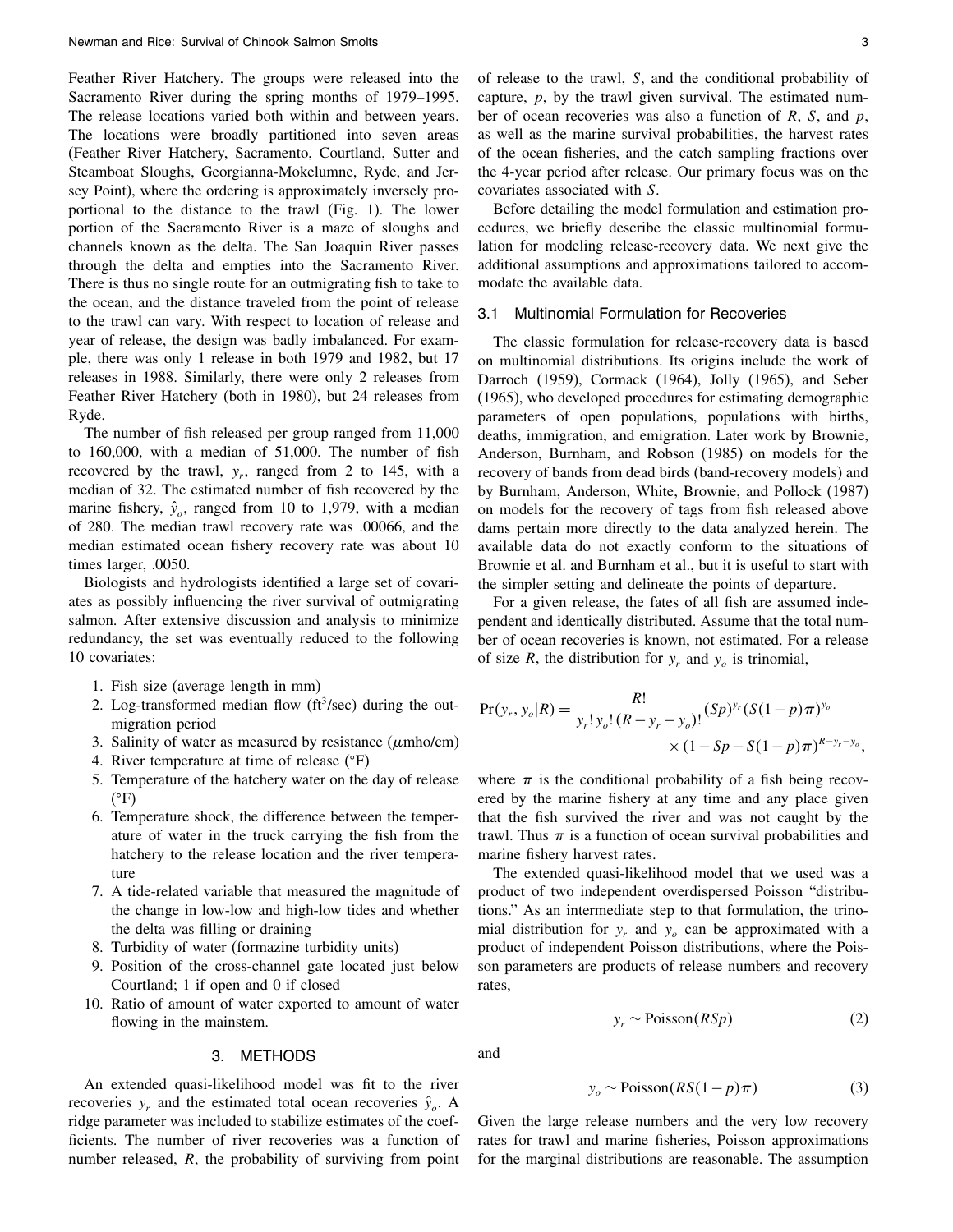of independence is also tenable given that the median estimated covariance was −.0000036.

The only estimable parameters under the trinomial distribution or the Poisson approximations are the products,  $Sp$  and  $S(1-p)\pi$ . To make estimation of S possible and to conform with the classic formulations of Darroch (1959) and others, for each release made upstream of the trawl, a matching or paired release would be made just downstream of the trawl during the time period when surviving, but not caught, upstream releases would be passing. For a subset of upstream releases, such a pairing occurred and has been analyzed elsewhere (Newman and Remington 2000).Later, we compare the paired release results to our unpaired release analysis.

## 3.2 Partitioning Trawl Capture Probability p

Although S cannot be separately estimated based on the unpaired releases alone, the ratio of S's for any two release groups can be estimated by using additional information about the trawl effort to model  $p$  and by making the assumption of constant catchability.The assumption of constant catchability is that the trawl capture probability,  $p$ , is proportional to a measure of trawl fishing effort,  $f_r$ . Letting q denote the unknown constant of proportionality, also called the catchability coefficient,

$$
p = qf_r. \tag{4}
$$

This is a potentially strong assumption. If  $f<sub>r</sub>$  is the same on two different occasions, then the trawl is assumed to have the same probability of capturing a passing fish even if, for example, the flow and turbidity differ greatly between the two occasions.

Trawl fishing effort is a relative measure between 0 and 1. It is defined as the fraction of river width swept by the trawl net crossed with the fraction of time the trawl was in operation during the period of salmon passage.For example, if the trawl net was stationary, covered half the river, and was left in the river 12 hours per day, then  $f_r = .25$ . The period of salmon passage began with the day of the first recovery and ended with the day of the last recovery for a release.For some releases, there likely were cases where salmon passed either before the designated first day or after the designated last day, but the day-to-day operation of the trawl was generally consistent enough within a given year so that the effect on  $f<sub>r</sub>$  of failing to include those days should be minimal.The effort measures ranged from .07 to .25, with a median of .11.

With the probability of survival followed by capture by the trawl, Sp, estimated by  $y_r/R$ , (4) yields the following estimate of the ratio of survival probabilities for two releases, labeled  $I$  and  $II$ :

$$
\frac{\widehat{S}_I}{\widehat{S}_H} = \frac{y_{rI}/(R_1 f_{rI})}{y_{rII}/(R_1 f_{rII})}.
$$
\n(5)

Estimated ocean recoveries can also be used to estimate the ratio of survival probabilities between two releases assuming that p and  $\pi$  are the same for both releases, that is,

$$
\frac{S_I}{\widehat{S}_{II}} = \frac{\widehat{y}_{ol}/R_I}{\widehat{y}_{olI}/R_{II}}.\tag{6}
$$

For pairs of releases made in the same year, the assumption of equal  $p$  and  $\pi$  may not be too unreasonable. Year-specific estimates of  $S_l/S_l$  were made using (5) and (6) where the first release group was fixed as the first in the data file for the year and the second release group varied over the remaining releases for that year. A paired  $t$  test for equality of the estimates based on both equations indicated no difference in estimates (*p* value  $= .45$ ).

#### 3.3 Modeling Recoveries

Of primary interest to biologists and water resource managers was understanding how environmental and biological covariates were associated with survival probabilities, or in this case of unpaired release data, the ratio of survival probabilities for any two release groups. From  $(5)$ , given a covariatebased model for  $y_r$  and known values of R and  $f_r$ , the effect of changes in covariate values on the ratio of survival probabilites can be studied. From  $(6)$ , ocean recoveries provide information about survival ratios as well.The formulation given below is a means of combining information from both sources.

The trawl and ocean recoveries were modeled by overdispersed Poisson regression models with log link functions.The models for the mean and variance structures are given first, and the rationale behind the formulation follows. Let  $\mu_r$  and  $\mu_o$  be the expected value of  $y_r$  and  $\hat{y}_o$  for a given release, and let  $\sigma_r^2$  and  $\sigma_o^2$  be the corresponding variances. Rewrite  $\pi$  as  $e_{o}\theta$ , where  $e_{o}$  is defined in (1) and  $\theta$  is defined to be the conditional probability of a fish being caught by the marine fisheries and being sampled given that it survived the river and was not caught by the trawl. The models used for the mean and variance structures were

$$
\log(\mu_r) = \log(Rf_r) + \beta_0 + \beta_1 I_{River} + \sum_{j=2}^{m} \beta_j x_j,
$$
 (7)

$$
\log(\mu_o) = \log(Re_o) + \beta_0 + \sum_{j=2}^{m_1} \beta_j x_j + \sum_{j=m_1+1}^{m_1+m_2} \beta_j I_{Ocean, year_j},
$$
 (8)

$$
\sigma_r^2 = c_r \mu_r,\tag{9}
$$

and

$$
\sigma_o^2 = c_o \mu_o. \tag{10}
$$

In (7)–(10),  $\log(Rf_r)$  and  $\log(Re_o)$  are offsets,  $I_{River}$  is an indicator variable for the recovery being by the trawl,  $x_2, \ldots, x_{m1}$ are covariates shared by  $\mu_r$  and  $\mu_o$ , and  $I_{Ocean, year_j}$  is an indicator variable for the recovery being an ocean recovery from a group released in one of  $m2$  years. The coefficients  $c_r$  and  $c<sub>o</sub>$  are (over)dispersion parameters.

The components of the model for  $\mu_r$  in (7) can be equated to the terms of the Poisson rate parameter; using (2) and (4),

$$
log(\mu_r) = log(Rf_r) + log(q) + log(S)
$$
  

$$
\equiv log(Rf_r) + \beta_0 + \beta_1 I_{River} + \sum_{j=2}^{m_1} \beta_j x_j.
$$

Equating the components of the model for  $\mu_o$  in (8) to the terms of the Poisson rate parameter in (3), with  $\pi = e_{o} \theta$ ,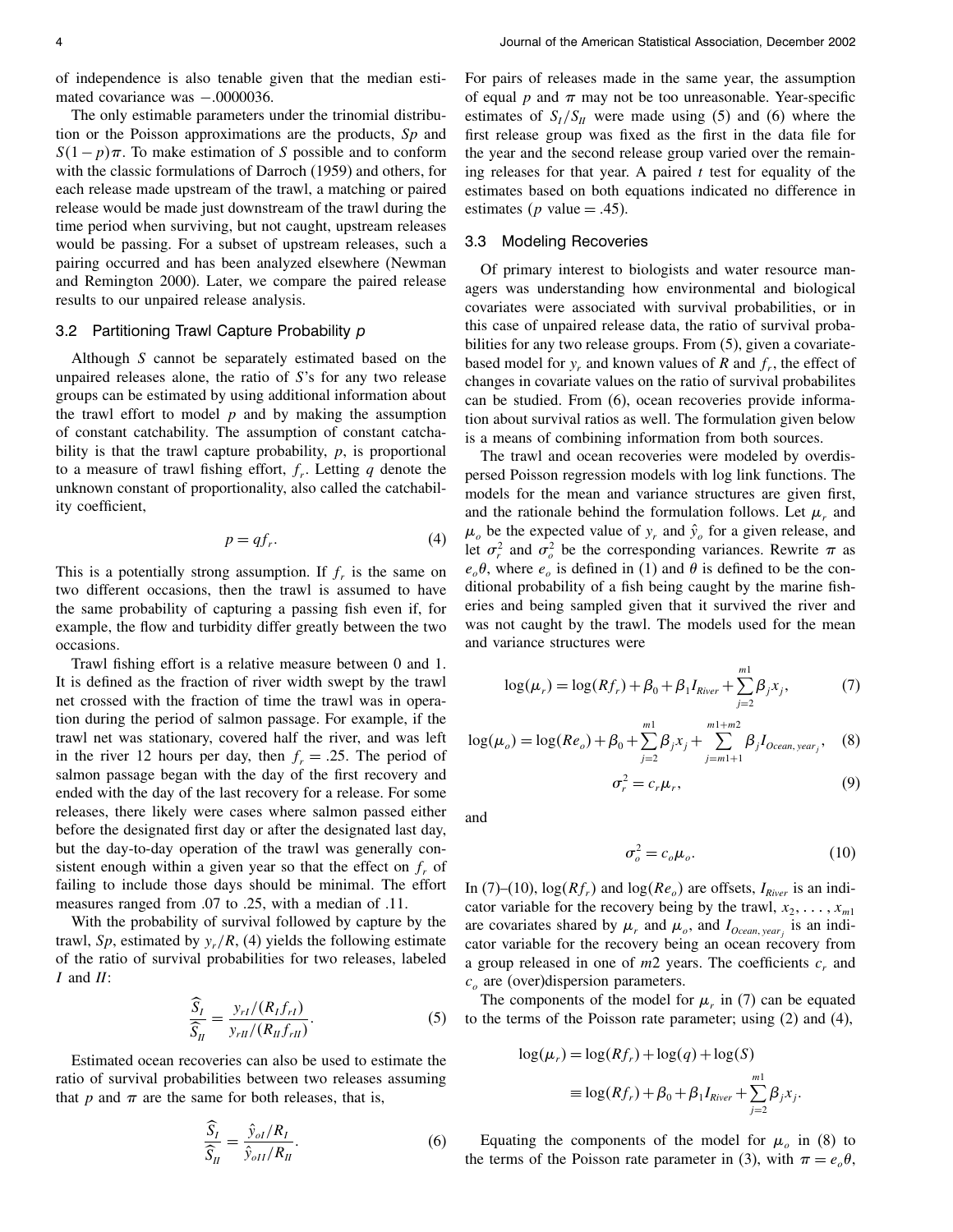requires assuming that  $1-p$  is 1.0:

$$
log(\mu_o) = log(R) + log(S) + log(1 - p) + log(e_o \theta)
$$
  
\n
$$
\approx log(Re_o) + log(S) + log(\theta)
$$
  
\n
$$
\equiv log(Re_o) + \beta_0 + \sum_{j=2}^{m_1} \beta_j x_j + \sum_{j=m_1+1}^{m_1+m_2} \beta_j I_{Ocean, year_j}
$$

.

The preceding two sets of equations imply that the contribution of  $log(q)$  is reflected in  $\beta_1$  and one of the  $\beta_i$ ,  $j =$  $m1+1, \ldots, m1+m2$ , for the appropriate year models  $log(\theta)$ . The motivation for the indicators,  $I_{Ocean, year_j}$ , was to separate the ocean recovery rate from the river survival probability S. Thus ocean recoveries, which result from a relatively largescale process, can provide information about S over and above that provided by river recoveries, a relatively fine-scale process.

The assumption  $p = 0$  for  $log(\mu_o)$  is at odds with the formulation of the model for  $log(\mu_r)$ , but the effect of p on  $\mu_r$  is considerably greater than the effect of  $1 - p$  on  $\mu_o$ . The paired release analysis (Newman and Remington 2000) yielded estimates of  $p$  in the range of .001 to .002 and estimates of  $\pi$  an order of magnitude larger. Assuming, for example,  $R = 50,000, S = .1, p = .002$ , and  $\pi = .01$ , then  $\mu_r = 10$ and  $\mu_o = 49.9$ , whereas assuming  $p = 0$  implies  $\mu_o = 50.0$ .

Overdispersed Poisson regression models, using a log-link with  $log(R)$  as an offset and a single overdispersion parameter, have been used for ocean recoveries of tagged salmon by others (Cormack 1993).The use of two dispersion parameters is sensible given the very different recapture settings, the river trawl, and the widely ranging marine fisheries. Cormack (1993) argued that overdispersion is reasonable with fishery count data in general due to possible schooling and, in particular, for the special case of total estimated ocean recoveries, which is a complicated aggregation of estimates over many samples. Cormack also suggested extended quasi-likelihood as a possible approach for such fisheries data. A further reason for overdispersion is the heterogeneity in the capture probabilities, p (Baker, Speed, and Ligon 1995), over and above that accounted for by estimated trawl effort.

#### 3.4 Covariate Details

It was reasonable to assume that distance from the trawl affected survival.Because distance from point of release to the trawl cannot be precisely measured, indicator variables were used for the seven release locations, with Jersey Point (the location closest to the trawl) as the default.

The effects of cross-channel gate position, export-to-inflow ratio, and turbidity on survival probabilities were believed to differ for fish released in the mainstem above the gate (Feather River Hatchery, Sacramento, and Courtland) and those released in the central delta (Georgianna-Mokelumne and Jersey Point). Furthermore, it was believed that fish released at Sutter and Steamboat Sloughs and Ryde would be largely unaffected by these covariates.The central delta contains the two largest water pumping stations; thus fish in the central delta could potentially be more disoriented than mainstem releases by the flow dynamics created by the pumps. When the gates are open, more water enters the central delta, which also could have a different effect on fish released in the central delta.

Gate position, export levels, and differences in the geography of the delta and mainstem can cause differences in turbidity levels. Thus a "mainstem" turbidity measurement was used for Feather River Hatchery, Sacramento, Courtland, and Ryde releases, whereas a "delta" turbidity measurement was used for Georgianna-Mokelumne and Jersey Point releases. No direct turbidity measurements were available for the Sutter and Steamboat Slough releases, and the turbidity covariate was set to 0 for those releases.

To allow for site-specific differential effects of the crosschannel gate position, export-to-inflow ratio, and turbidity, these variables were crossed with the release site indicator variables.The interactions of gate position and export-to-inflow ratio with location are prefixed "Upper" for the three sites above the gate and "Delta" for the two sites in the central delta. For example, *Upper.Gate* is the product of the indicator variable for gate position and sum of the indicators for Feather River Hatchery, Sacramento, and Courtland releases. The release site indicators and covariates interacting with release site are referred to as site-dependent covariates; the remaining covariates, are as site-independent covariates.The resulting model for  $log(\mu_r)$  and  $log(\mu_o)$  includes 35 covariates:

$$
log(\mu) = log(Rf_r)I_{River} + log(Re_o)(1 - I_{River}) + \beta_0 + \beta_1 I_{River}
$$
  
+  $\beta_2 Size + \beta_3 log(Flow) + \beta_4 Salinity$   
+  $\beta_5 Release.Temp + \beta_6 Hatchery.Temp + \beta_7 Shock$   
+  $\beta_8 Tide + \beta_9 I_{FRH} + \beta_{10} I_{Sac} + \beta_{11} I_{Slowh} + \beta_{12} I_{Cour}$   
+  $\beta_{13} I_{Ryde} + \beta_{14} I_{Mk-Georg} + \beta_{15} Upper.Lxp. Inflow$   
+  $\beta_{16} Delta.Exp. Inflow + \beta_{17} Upper.Gate$   
+  $\beta_{18} Delta.Gate + \beta_{19} Mainstem.Turbid$   
+  $\beta_{20} Delta.Turbid + \beta_{21} I_{Ocean, 1979} + \cdots$   
+  $\beta_{35} I_{Ocean, 1994}.$  (11)

#### 3.5 Parameter Estimation

To estimate the coefficients of (11) and the two dispersion parameters, the extended quasi-likelihood function was maximized using iteratively weighted least squares (IWLS). The number of coefficients of (11) to estimate, 36, was large relative to the number of observations, 202, thus ridge parameter,  $\lambda$ , was included to stabilize the estimates. Ridge estimators have been applied to generalized linear models, particularly logistic models (e.g., le Cessie and van Houwelingen 1992), but we are unaware of any applications to extended quasilikelihood models. The ridge parameter was applied only to  $\beta_2$ through  $\beta_{35}$ , whereas the intercept terms  $\beta_0$  and  $\beta_1$  were not shrunk. The value of  $\lambda$  was chosen on the basis of the ridge trace for the coefficients (in particular,  $\beta_2-\beta_{20}$ ) and a leaveone-out cross-validation for a trimmed average of the squared Pearson residual,  $(y - \hat{y})^2/\hat{y}$ .

The IWLS algorithm was much the same as that used for fitting most generalized linear models (McCullagh and Nelder 1989). The coefficients were estimated by

$$
\hat{\beta} = (X^tWX + \Lambda)^{-1}X^tWZ,
$$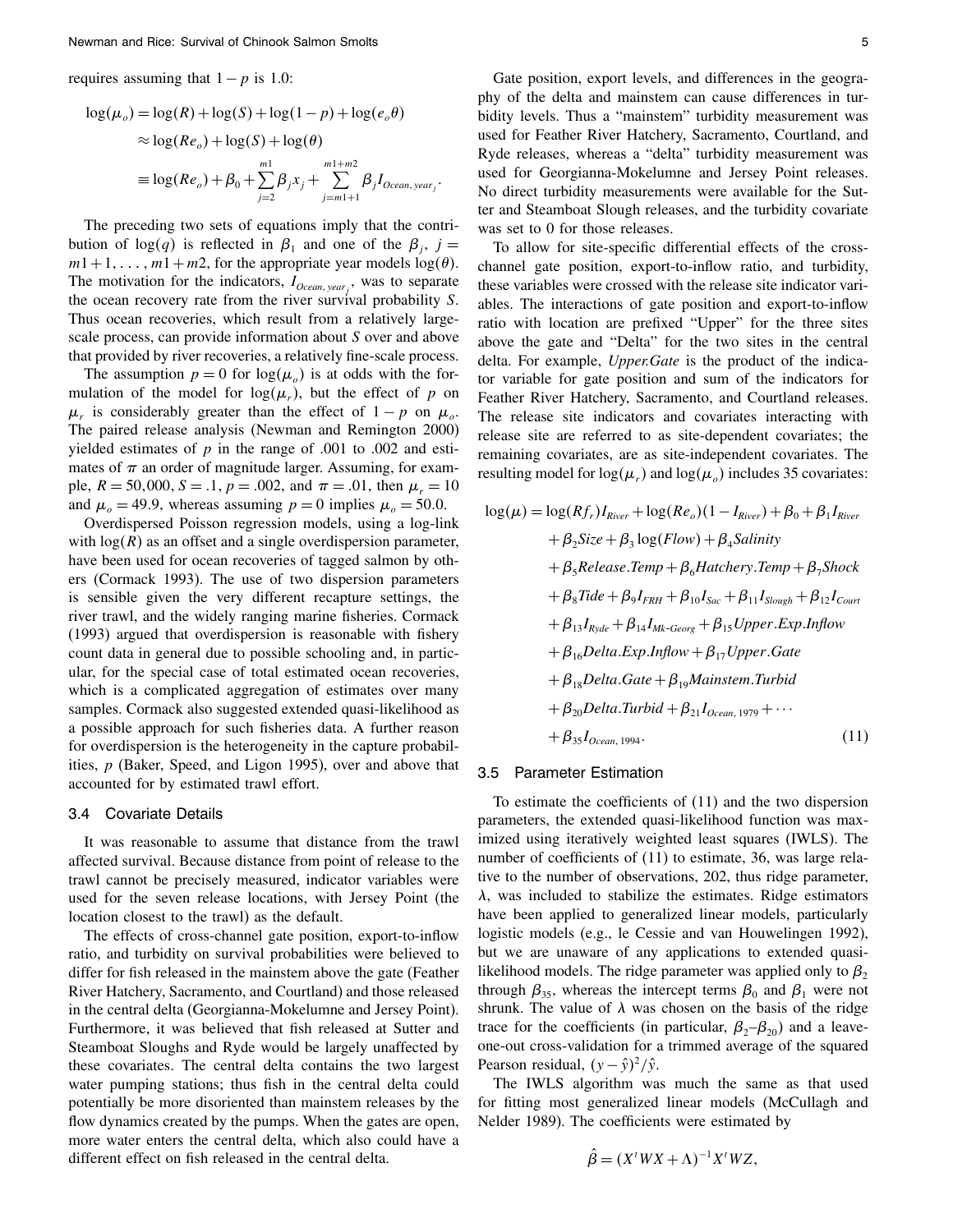where  $X$  was the 202 by 36 design matrix of standardized covariates, W was a diagonal matrix of weights,  $\Lambda$  was a diagonal matrix containing the ridge parameter, and Z was the working dependent variable. The components of  $Z$  were reduced by the offset; for the ith river and ocean recoveries,

> $z_{ri} = \log(\hat{\mu}_{ri}) - \log(R_i f_{ri}) + \frac{y_{ri} - \hat{\mu}_{ri}}{\hat{\mu}}$  $\hat{\mu}_{\scriptscriptstyle r i}$

and

$$
z_{oi} = \log(\hat{\mu}_{oi}) - \log(R_i \hat{f}_{oi}) + \frac{y_{oi} - \hat{\mu}_{oi}}{\hat{\mu}_{oi}},
$$

where the fitted values,  $\hat{\mu}$ , were estimated from (11) (using standardized covariates), substituting current estimates,  $\beta$ , for  $\beta$ .

The weights were updated every iteration and estimated by  $\hat{\mu}_r/\hat{c}_r$  and  $\hat{\mu}_o/\hat{c}_o$  (McCullagh and Nelder 1989, eq. 2.12), where  $\hat{c}_r$  and  $\hat{c}_o$  are the estimated dispersion parameters. In turn, the dispersion parameters were estimated by the deviances for river and ocean recoveries divided by error degrees of freedom, in this case  $202 - 35 = 167$  (McCullagh and Nelder 1989, sec. 10.5.2).

Using a Taylor approximation, the covariance matrix for  $\beta$ is approximately

$$
Var[\hat{\beta}] \approx (X'WX + \lambda I)^{-1}X'WVar[Z]W'X(X'WX + \lambda I)^{-1},
$$

where var $[Z] = \Phi W^{-1}$ , with  $\Phi$  being a diagonal matrix of dispersion values.

The ratio of the survival rates for two releases, labeled I and II, can be estimated as follows. Let  $\mathbf{x}_I^*$  and  $\mathbf{x}_II^*$  be column vectors of the (standardized) covariate values for the two releases.Then

$$
\widehat{\mathbf{E}}\left[\frac{S_I}{S_H}\right] = \exp\left((\mathbf{x}_I^* - \mathbf{x}_H^*)'\hat{\boldsymbol{\beta}}\right). \tag{12}
$$

In practice, only those covariates with differing values need to be specified, because of cancellation of the values for the other covariates. Release numbers and trawl effort levels are also irrelevant.The estimate for variance of the ratio is

$$
\operatorname{var}\left[\widehat{\mathbf{E}}\left[\frac{S_I}{S_H}\right]\right] = \operatorname{var}\left[\exp\left((\mathbf{x}_I^* - \mathbf{x}_H^*)'\hat{\boldsymbol{\beta}}\right)\right]
$$

$$
\approx \left[\exp\left((\mathbf{x}_I^* - \mathbf{x}_H^*)'\hat{\boldsymbol{\beta}}\right)\right]^2 (\mathbf{x}_I^* - \mathbf{x}_H^*)'
$$

$$
\times \operatorname{var}\left[\hat{\boldsymbol{\beta}}\right](\mathbf{x}_I^* - \mathbf{x}_H^*)
$$

$$
= \left(\frac{\widehat{S}_I}{\widehat{S}_H}\right)^2 (\mathbf{x}_I^* - \mathbf{x}_H^*)' \operatorname{var}\left[\hat{\boldsymbol{\beta}}\right](\mathbf{x}_I^* - \mathbf{x}_H^*).
$$
(13)

The variance of a predicted ratio follows from the "doublevariance" formula and the assumed overdispersed Poisson distribution.

#### 4. RESULTS

## 4.1 Choice of Ridge Parameter

The ridge parameter was set to 30 on the basis of the crossvalidation scores for prediction errors, ridge traces of  $\beta$ , and changes in the sum of the estimated variances of the  $\beta$ 's.

The  $\lambda$  choice from cross-validation scores was quite sensitive to the degree of trimming and to whether the scores were based on all recoveries or on river recoveries alone.This was partially due to two releases with a relatively large number of ocean recoveries.The choice was clearer for ridge traces; the changes in coefficients were relatively minor for  $\lambda > 30$ . Also, the relative decrease in total variance from  $\lambda = 0$  to  $\lambda = 30$ was 56%; increasing  $\lambda$  from 30 to 40 decreased total variance by only 6%.

#### 4.2 Parameter Estimates and Interpretation

The estimated dispersion parameters were  $\hat{c}_r = 11.90$  and  $\hat{c}_o = 42.49$ . The magnitudes of these parameters are large compared to commonly published values.If recoveries are seen as being generated from a hierarchic distribution, however, such as a beta-binomial, then such values are reasonable given the very large number of released fish. For example, if  $Sp \sim \text{beta}(1.7, 2409.4)$  (which yields  $E[Sp] = .0007$  and var $[S_p] = 2.9e-07$  and  $y_r|Sp \sim binomial(50,000, Sp)$ , then the overdispersion relative to a binomial is 21.7. If clusters smaller than the release number form, then the variance inflation falls between 1 and that of the beta-binomial.

Table 1 presents the estimated coefficients (denoted  $\beta_{\lambda}$ ) for the site-independent and site-dependent covariates.The release year effect coefficients for ocean recoveries are not shown; they are of minor interest, and interpretation is difficult due to the complex combination of factors that affect the probability of marine recovery. The estimated coefficients for the site-independent and site-dependent covariates are plotted in descending order, along with  $\pm 2$  standard errors, in Figure 2. This provides an approximate means of visually separating

Table 1. Estimated Coefficients and Standard Errors (Subscripts) for the Standardized Covariates

| Covariate                                                                                                                                                                                                         | β                                                                                                                                                                                                               | $\hat{\beta}_{\lambda}$                                                                                                                                                                                         |
|-------------------------------------------------------------------------------------------------------------------------------------------------------------------------------------------------------------------|-----------------------------------------------------------------------------------------------------------------------------------------------------------------------------------------------------------------|-----------------------------------------------------------------------------------------------------------------------------------------------------------------------------------------------------------------|
| Intercept<br>$I_{River}$                                                                                                                                                                                          | $-5.939_{.037}$<br>$.591_{.125}$                                                                                                                                                                                | $-5.924_{.036}$<br>$.656_{.070}$                                                                                                                                                                                |
| Site-independent variables                                                                                                                                                                                        |                                                                                                                                                                                                                 |                                                                                                                                                                                                                 |
| Size<br>log(Flow)<br>Salinity<br>Release.Temp<br>Hatchery. Temp<br>Shock<br>Tide                                                                                                                                  | $.070_{.045}$<br>$.144_{.083}$<br>$.265_{.074}$<br>$-.456_{.078}$<br>$.031_{.070}$<br>$-.032_{.066}$<br>$-.104_{.040}$                                                                                          | $.072_{.041}$<br>$.104_{.059}$<br>$.201_{.058}$<br>$-.375_{.059}$<br>$-.010_{.055}$<br>$-.057_{.053}$<br>$-.089_{.036}$                                                                                         |
| Site-dependent variables                                                                                                                                                                                          |                                                                                                                                                                                                                 |                                                                                                                                                                                                                 |
| $I_{FRH}$<br>$I_{\textnormal{Sac}}$<br>I <sub>Slough</sub><br>$I_{\text{Court}}$<br>$I_{Ryde}$<br>Mk-Georg<br>Upper.Exp.Inflow<br>Delta.Exp.Inflow<br>Upper.Gate<br>Delta.Gate<br>Mainstem.Turbid<br>Delta.Turbid | $-.218_{.054}$<br>$.011_{.116}$<br>$.028_{.068}$<br>$.024_{.121}$<br>$.048_{.109}$<br>$-.165_{.056}$<br>$-.153_{.091}$<br>$-.070_{.090}$<br>$-.116_{.053}$<br>$.195_{.091}$<br>$-.057_{.061}$<br>$-.126_{.099}$ | $-.200_{.038}$<br>$.007_{.054}$<br>$.036_{.045}$<br>$.012_{.058}$<br>$.067_{.053}$<br>$-.168_{.048}$<br>$-.104_{.065}$<br>$-.039_{.063}$<br>$-.130_{.046}$<br>$.142_{.064}$<br>$-.025_{.045}$<br>$-.069_{.064}$ |

NOTE:  $\beta_{\lambda}$  is the coefficient with  $\lambda = 30$ .  $\beta$  is the coefficient without a ridge parameter. The default site location is Jersey Point and default release year is 1995. The coefficients for the 15 release year indicators for marine fisheries recoveries are not shown.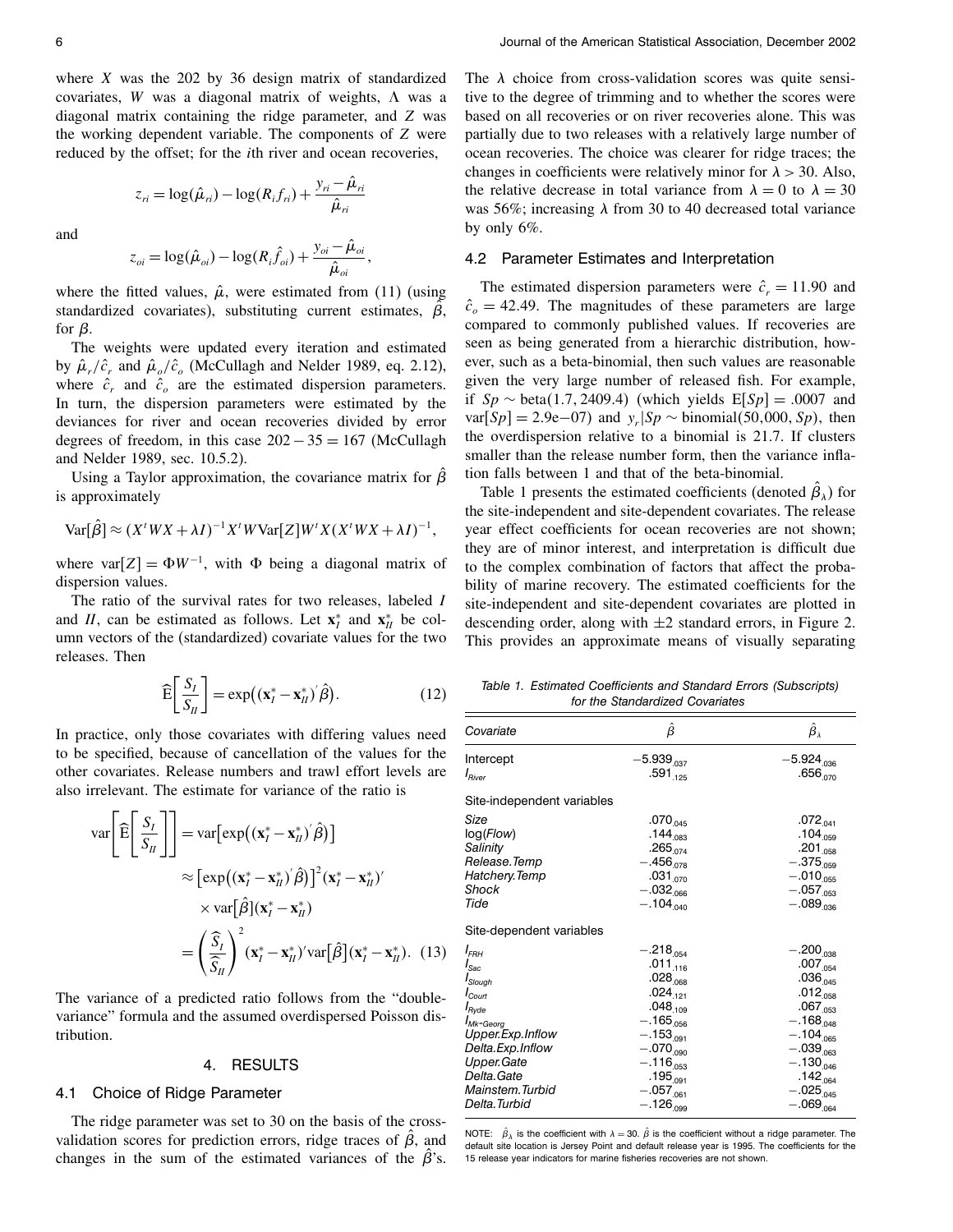

Figure 2. Estimated Coefficients for Site-Independent and Site-Dependent Covariates  $\pm$  Two Standard Errors.

strong from weak effects in that coefficients with intervals including 0 would be considered weak.Given that the ridge parameter generally shrinks the estimates toward 0, these intervals likely are shifted more to the origin than correct 95% confidence intervals.

The stronger positive effects for site-independent covariates are from increasing salinity and increasing flow.The interpretation is complicated, however, by the inverse (and nonlinear) relationship between flow and salinity—as flow increases, salinity decreases.When using the model for comparing releases under two different flow regimes, for example, reasonable levels of salinity need to be selected.

The stronger negative effects for site-independent covariates are from increasing the tide variable and increasing the release temperature. The detrimental effect of high release temperatures on survival through the delta has been documented elsewhere (Baker et al.1995) and is consistent with the results of Kjelson et al. (1989).

With regard to site-dependent covariates, the relatively adverse effect of being released from Feather River Hatchery is no surprise, because this hatchery is significantly further upstream than any of the other sites.The adverse effect of being released in the Mokelumne-Georgianna area was consistent with a priori beliefs about fish being disoriented by being

placed within the central delta as opposed to the mainstem, and thus being more vulnerable to pump mortality.This effect is complicated, however, by the apparently positive effect of the gate being open (*Delta.Gate*). This has been explained by some biologists as being due to the increased flow of mainstem water into the central delta, which reduces the disorientation of these releases, because most of the water will usually make its way back to the mainstem.The export to inflow effects were negative, but slight, for both upstream and delta releases.

#### 4.3 Diagnostics

Following the recommendations of McCullagh and Nelder (1992) on model checking for generalized linear models, we checked for outliers, influential points, and collinearity, making necessary modifications for the ridge parameter and the two dispersion parameters.To detect influential points, a modification of Cook's distance measure (McCullagh and Nelder 1992, p.407) was used,

$$
D_i = (\hat{\beta}_{(-i)} - \hat{\beta})' (X'WX + \Lambda)(\hat{\beta}_{(-i)} - \hat{\beta})/m,
$$

where  $\beta_{(-i)}$  is the column vector of coefficients with the *i*th observation removed and  $m$  is the number of parameters. One observation was significantly influential at the .05 level, a 1986 release from Ryde with an exceptionally large number of ocean recoveries, which primarily affected  $I_{Ocean, 1986}$ .

Multicollinearity was moderate; the condition number without the intercept was 19.The largest correlations were between log(flow) and salinity,  $r = -.71$ , and between release temperature and shock,  $r = .83$ .

The fitted values are plotted against the observed values in of Figure 3(a). Figures 3(b) and 3(c) show the results separately for river and ocean recoveries. The increased variability of ocean recoveries is apparent from the residuals shown in Figure 3(d); the first 101 observations on the x-axis are the river recoveries, and the last 101 are the ocean recoveries. Standardized residuals were plotted against  $2\sqrt{\hat{\mu}}$ , the constant information scale; no pattern was present. Studentized residuals were plotted against the covariates; no problems were evident.However, plots of studentized residuals for the river recoveries against year of release showed that some unaccounted for year effects were present.This could mean that some omitted covariates, which varied between years, affected survival and/or gear effectiveness.

## 4.4 Comparing Releases With Lowest and Highest Fitted Recovery Rates

Given potential instability in estimates of individual coefficients, it is useful to compare the lowest and highest fitted rates at Chipps Island in terms of the corresponding covariate values to see whether, for example, values at opposite extremes of a covariate matched with extremes in recovery rates (Fig. 4). Fitted recovery rates were defined as fitted recoveries divided by release number and  $f_r$ . To focus attention on factors other than site effects, the release site effects were partially removed by dividing fitted recovery rates by  $\exp(\beta_9 I_{FRH} + \cdots + \beta_{14} I_{Mk-Georg})$ , and the highest 10 and lowest 10 by this measure were compared. Turbidity values were either mainstem or central delta values, depending on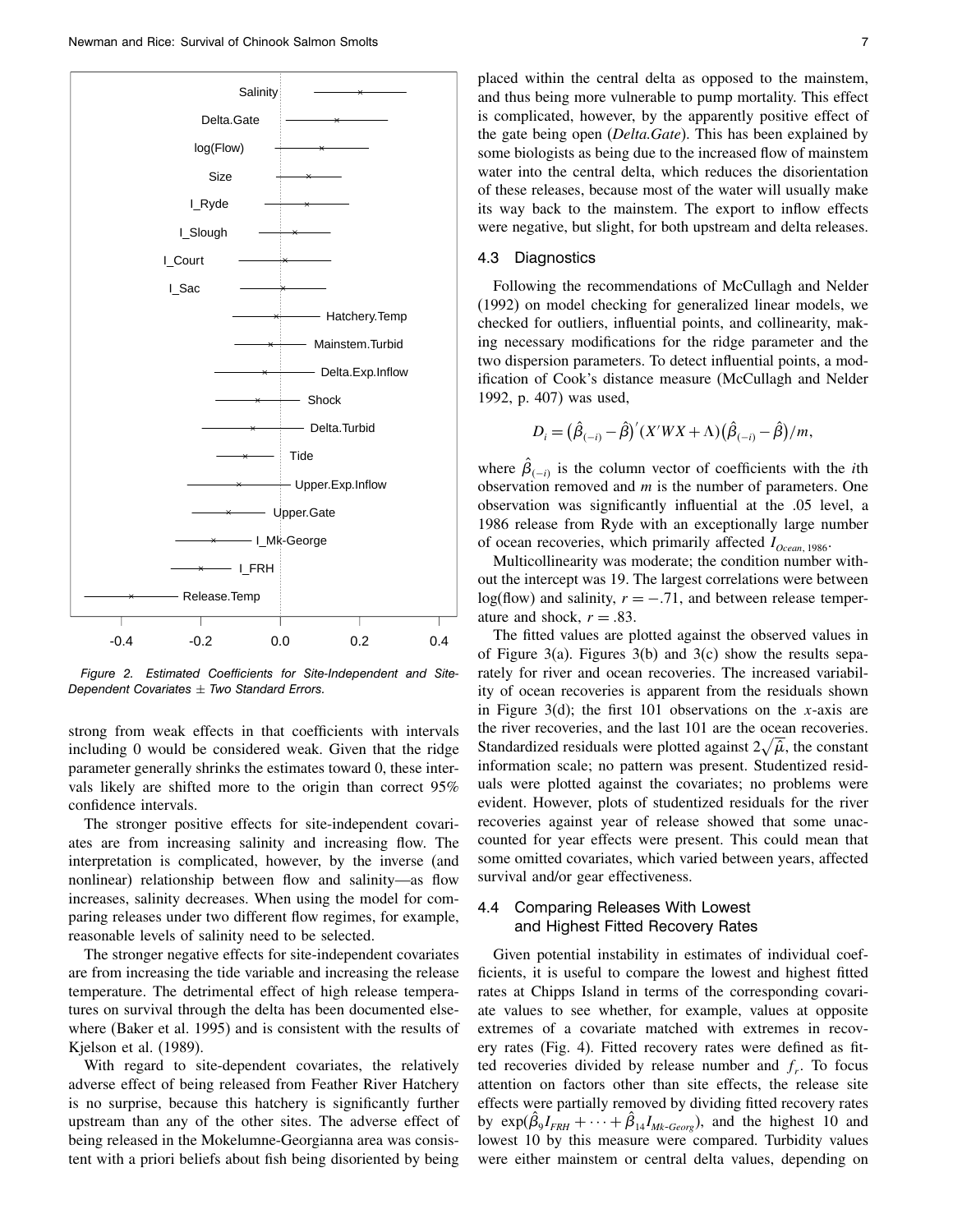

Figure 3. Fitted Versus Observed Recoveries for the Combined Recovery Sets and Separate Recovery Sets (A–C) and Pearson Residuals Plotted Against Fitted Values (d). In (d), the first 101 observations refer to the river recoveries, and the second 101 observations refer to the ocean recoveries.

the release location.The most noteable separations were for Release.Temp, Hatchery.Temp, and Shock (all somewhat correlated). Salinity and flow effects were clearly confounded; for example, the highest fitted recovery rate was with a very low flow but very high salinity, whereas the sixth highest rate was with a very high flow but very low salinity.

## 4.5 Evaluating Release Strategies

We demonstrate how the model is used to evaluate the effect of different release strategies on survival through a simple example. Only two covariates differ between the strategies, gate position and export-to-inflow ratio; thus the rest are irrelevant to the calculation of the ratio.

- Strategy I: The gate is open, and export/inflow is .4
- Strategy II: The gate is closed, and export/inflow is .2

The only relevant coefficients are those for *Upper.Exp.In* and Upper.Gate, where the covariate for Upper.Gate when the gate

is closed is 0.The calculations can be facilitated by simply using the difference in covariate values as new covariates. In particular, because the interest is in river survival for a given year, release year indicator variables can be ignored.

Using (12) with unstandardized variables and corresponding coefficients, the relative survival of the first strategy to the second strategy is

$$
\widehat{\mathbf{E}}\bigg[\frac{S_I}{S_H}\bigg] = \exp((-.555 \times (.4 - .2)) + (-.287 \times (1 - 0)) = .67.
$$

The estimated standard error in this case is .068 [using (13)], and the estimated prediction error is .822.

Comparisons such as this must be tempered with caution, however. Our model summarizes historical relationships and is relevant to prediction in such a passively observed system. But because a number of unmeasured variables may well be important, it is much less well suited to predicting what would happen if the system were directly manipulated (Box 1966).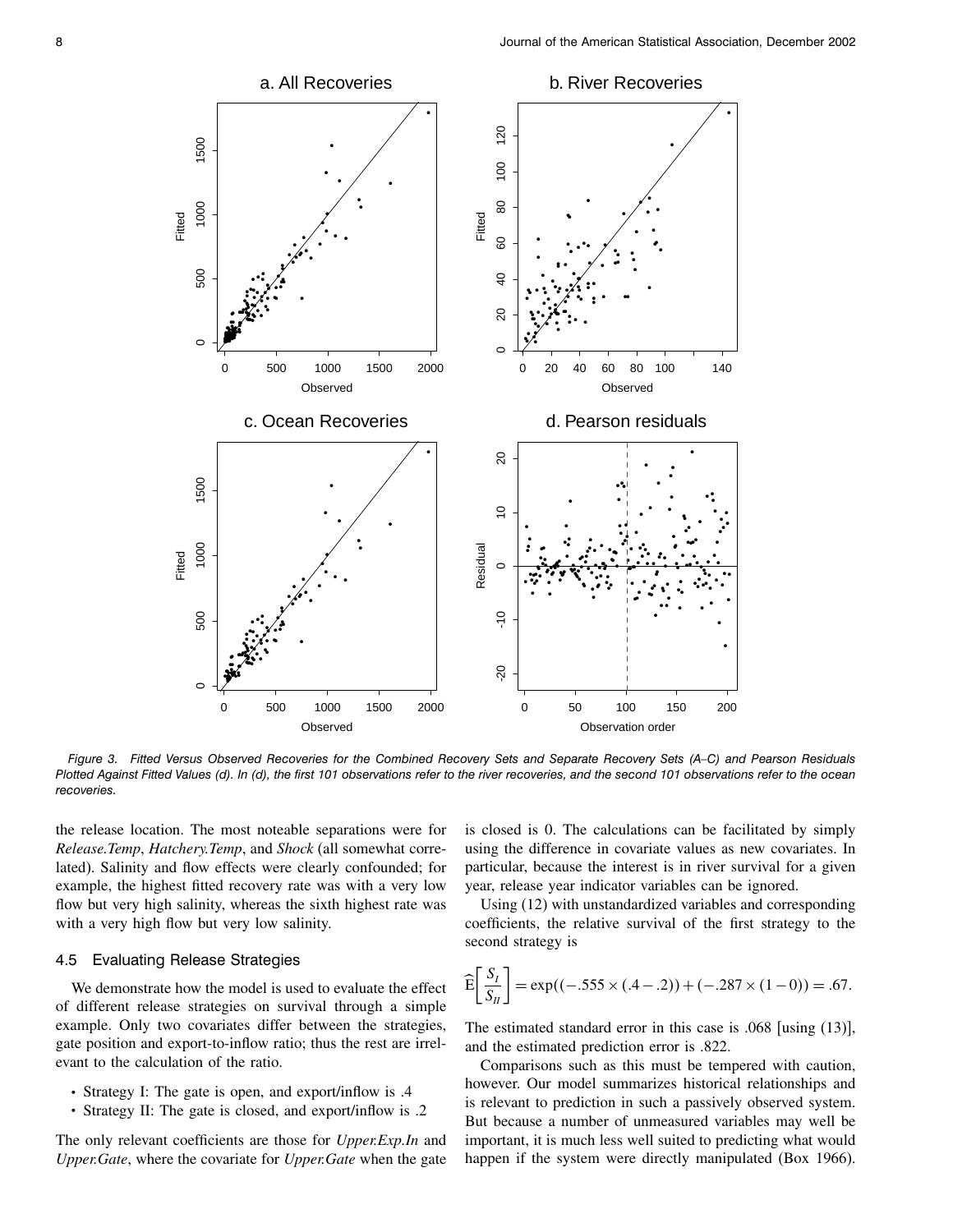

Figure 4. Covariate Values for the Releases With the 10 Highest and 10 Lowest Fitted Recovery Rates After Adjustment for Location of Release.

Thus it would be a mistake to take literally the numerical predictions of the model in the latter case; a more modest and realistic hope is that they point to beneficial management strategies.

Finally, a problem in practical application is not extrapolating beyond the data used to fit the model.With this many covariates, this is not a trivial matter.Besides not inputting values outside the joint range of the covariates, one must avoid selecting combinations that have not occurred or cannot occur; for example, high flows and high salinities cannot both occur.

## 5. DISCUSSION

Our approach to modeling recoveries is arguably an improvement over that taken by Kjelson et al. (1989). Our response variables are river recoveries and estimated ocean recoveries, rather than a complicated scaled index.The assumption of "going with the flow" is not made, and additional covariates are considered. One question, however, is whether including the ocean recoveries is beneficial. Other issues discussed here are the effect of using two dispersion parameters, the merit (if any) of using a ridge parameter, comparisons with alternative modeling approaches, and science and policy findings.

## 5.1 Influence of Ocean Recoveries

The model was refit using river recoveries alone, excluding  $I_{River}$  and the  $I_{Ocean, year}$  indicators. The coefficients were quite similar to those based on river and ocean recoveries  $(r = .90)$ , but the coefficients based on river recoveries alone were slightly larger in absolute magnitude (median change, .04). The increase in magnitude may be a reflection of departures from (4) as well as inaccuracies in the coarse ocean expansion factor,  $e<sub>o</sub>$ . Including the ocean recoveries led to a decrease in the standard errors from 4% to 45%, with a median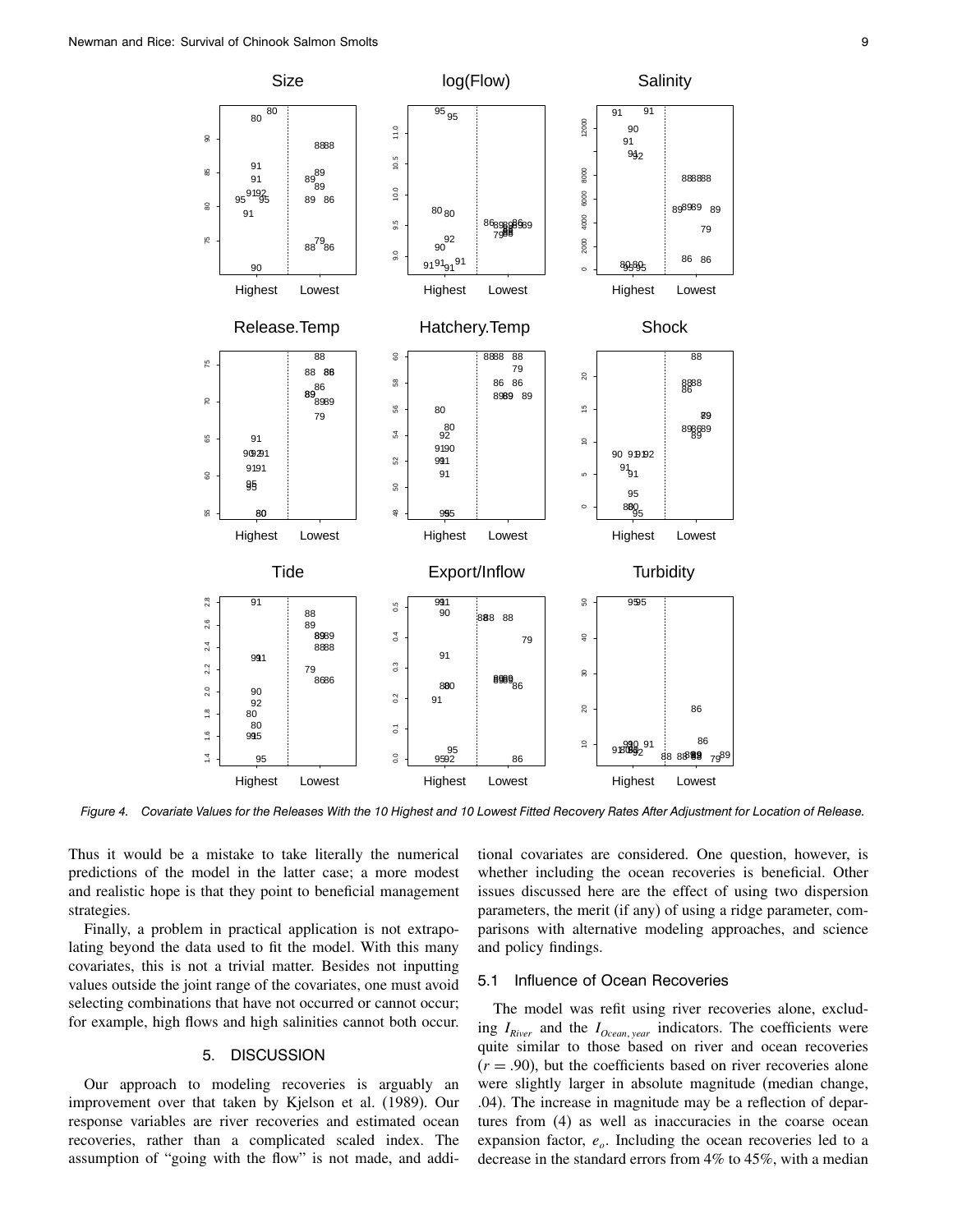decrease of 17%—evidence that the relatively large-scale data provided by ocean recoveries provided information over that of the relatively small-scale data provided by river recoveries alone.

## 5.2 Use of Two Dispersion Parameters

The effect of fitting a single dispersion parameter was a very slight change in the coefficients and a decrease in the standard errors for most of the coefficients, salinity and flow being exceptions. The estimated dispersion parameter was 25.67, midway between  $\hat{c}_r$  and  $\hat{c}_o$ . The need for two dispersion parameters is apparent from Figure 3(d), however.

#### 5.3 Ridge Versus Sequential Model Selection

Table 1 includes estimates of the  $\beta$ 's and standard errors when a ridge parameter was not included. As expected, in most cases the ridge parameter tended to shrink  $\beta$  toward 0; for example, the coefficient for release temperature went from − 456 to − 375.One exception was the effect of the gate being open for upstream releases, Upper.Gate, for which the coefficient went from  $-.116$  to  $-.130$ .

One reason for including a ridge parameter was to provide more stable (i.e., more precise) estimates of the coefficients. Inclusion of the ridge parameter decreased the standard errors, with a median relative decrease in standard error of 30%.

An alternative to a relatively large "full" model with a ridge parameter is to use sequential model selection procedures.The desired result would be a potentially simpler model with more precise estimates of the coefficients kept in the model.A problem with many model selection procedures, however, is that unstable coefficients can lead to instability in the choice of the final model.As Breiman (1996) demonstrated, in terms of prediction errors subset selection is superior to ridge when there are relatively few strong effects, whereas ridge does better when there are many relatively weak effects.The magnitude of the estimated coefficients (see Table 1) suggests many weak effects in the present case.

For the sake of comparison with the ridge model, both backward elimination and forward selection were applied. The criterion for elimination or inclusion was a variation of the Bayes information criterion (BIC) (Schwarz 1978), a "quasi-BIC" (QBIC) criterion (see Burnham and Anderson 1998 for a similar modification of the Akaike information criterion) defined as  $QBIC = -EQL + m \log(n)/2$ , where EQL is the extended quasi-likelihood value,  $m$  is the number of parameters, and  $n$  is the sample size. Model selection was restricted to models that included at least the river recovery indicator and the release year indicators for ocean recoveries. The river and ocean dispersion parameters were fixed at the values for the full model for both backward elimination and forward selection.The results were that the full model [eq.(11)] was the final model using both backward elimination (no covariates were dropped) and forward selection (all covariates were added).

### 5.4 Bayesian Analysis and Model Averaging

An alternative to including a ridge parameter for the purpose of reducing instability is model averaging (Raftery 1996; Burnham and Anderson 1998). In addition to providing predictions based on weighted average predictions from multiple

models, a Bayesian analysis yields both posterior probabilities for various models and posterior probability distributions for the coefficients. If the posterior probabilities for the models are concentrated on a few simple models, then the Bayesian approach could prove simpler to interpret than the ridge procedure.

A Bayesian approach was applied to a group of 576 models, in which the most complex model was the full model, (11) and the simplest model included only the river recovery and ocean year indicators (Newman and Remington 2000). The dataset was nearly the same as that analyzed here; differences were that the recovery information was less complete and two other covariates, an annual pesticide measure and a trend term, were included.The prior distributions for covariates were those given by Raftery (1996) for generalized linear models.The S-PLUS program glib() (publicly available from Statlib), developed by Raftery and colleagues to estimate posterior model probabilities and coefficient distributions, was modified to include offsets and the two dispersion parameters,  $c_r$  and  $c_o$ . Three sets of priors for the models were examined: uniform priors (1/576), priors weighted proportional to the number of covariates (favoring complex models), and priors weighted inversely proportional to the number of covariates (favoring simpler models). Priors for the coefficients were normal mean 0 with three different standard deviations, 1.0, 1.65, and 5.0.

The release numbers were sufficient to dwarf the impact of model priors, but the standard deviations for the coefficients' priors did have an impact. A standard deviation of 5.0 led to simpler models with larger posterior probabilities than did standard deviations of 1.0 and 1.65. The conclusions were generally similar to those based on the ridge model, however. Release temperature and site indicators were present in the models with highest posterior probability.Cross-channel gate position and salinity were the next most important covariates, whereas export-to-inflow ratios and turbidity were not in any of the higher-probability models.

Bayesian model-averaged (BMA) point estimates of predicted survival ratios were nearly identical to those for the ridge model when the prior standard deviations were 1.0 or 1.65. When the prior standard deviation was 5.0, the BMA estimates were similar as long as the predictor covariate set was restricted to those found in the simpler models. But the standard errors for the BMA estimates were often around 50% larger than those based on the ridge procedure, consistent with the fact that model uncertainty is explicitly included in the Bayesian procedure. However, the Bayesian procedure did not lead to simpler models or interpretation, because many of the covariates were included in at least one of the models with the larger posterior probabilities.

#### 5.5 Paired Release Analysis

The paired release experiments (Newman 2000) fit within the classic framework of Darroch (1959) and others and allow separate estimation of S and  $p$ , assuming that  $\pi$  is constant for the upstream and downstream pair. Here we examine the similarities and dissimilarities of the results of the analyses of the paired and unpaired release data.Comparisons must be